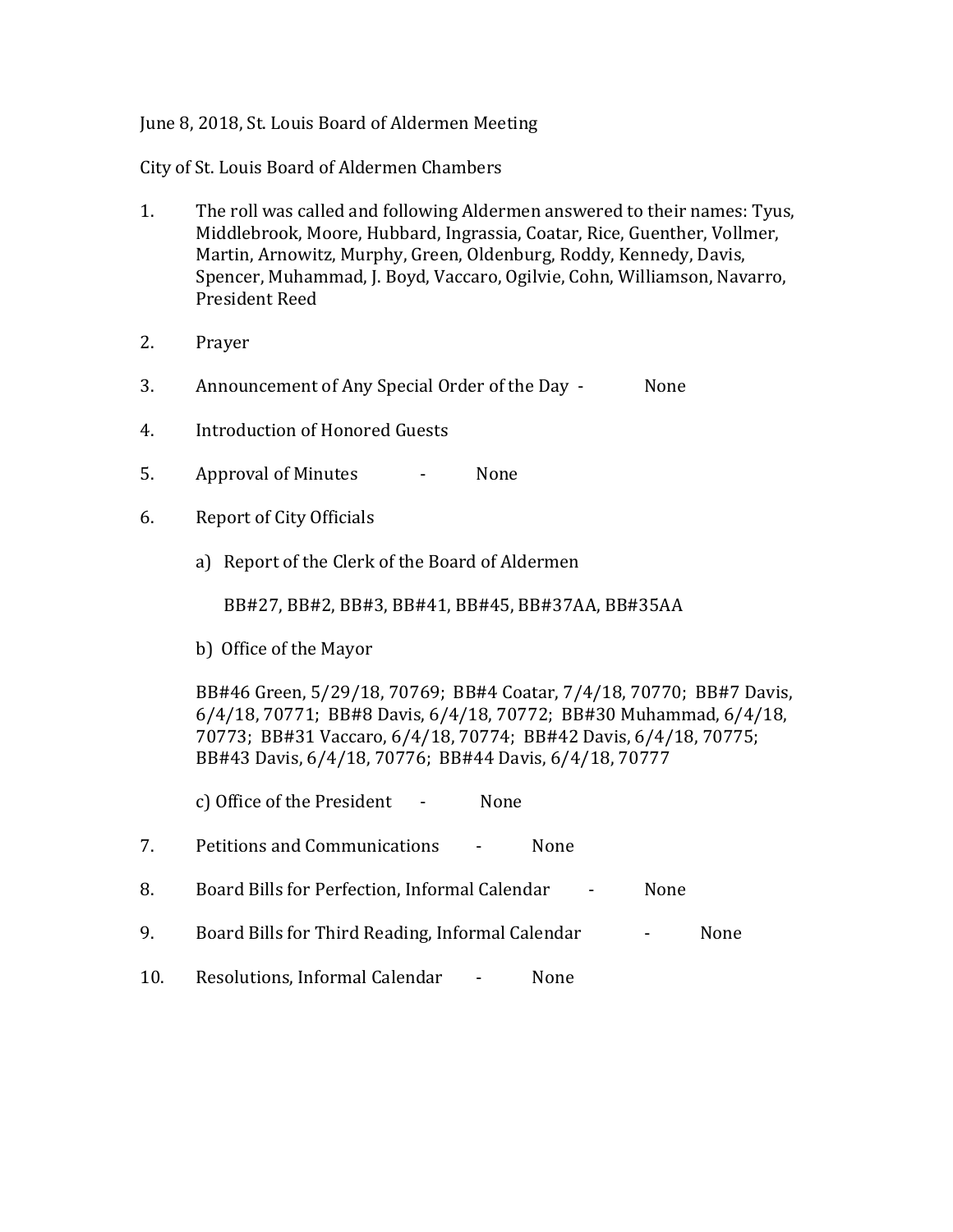11. First Reading of Board Bills

The following Board Bills were first read: BB#72, BB#73, BB#74, BB#75, BB#76, BB#77, BB#78, BB#79, BB#80, BB#81, BB#82, BB#83, BB#84, BB#85, BB#86

12. Reference to Committee of Board Bills, Resolutions, Mayoral Appointments

Transportation and Commerce BB#74, BB#75

Ways and Means BB#77

Public Safety BB#

Public Utilities BB#

Legislation BB#72, BB#73

Health and Human Services BB#

Public Employees BB#

Streets, Traffic and Refuse BB#76, BB#86

Intergovernmental Affairs Res#

Engrossment, Rules and Resolutions BB#

Housing, Urban Development and Zoning BB#81, BB#85

Neighborhood Development BB#78, BB#79, BB#80, BB#82, BB#83, BB#84

Convention and Tourism BB#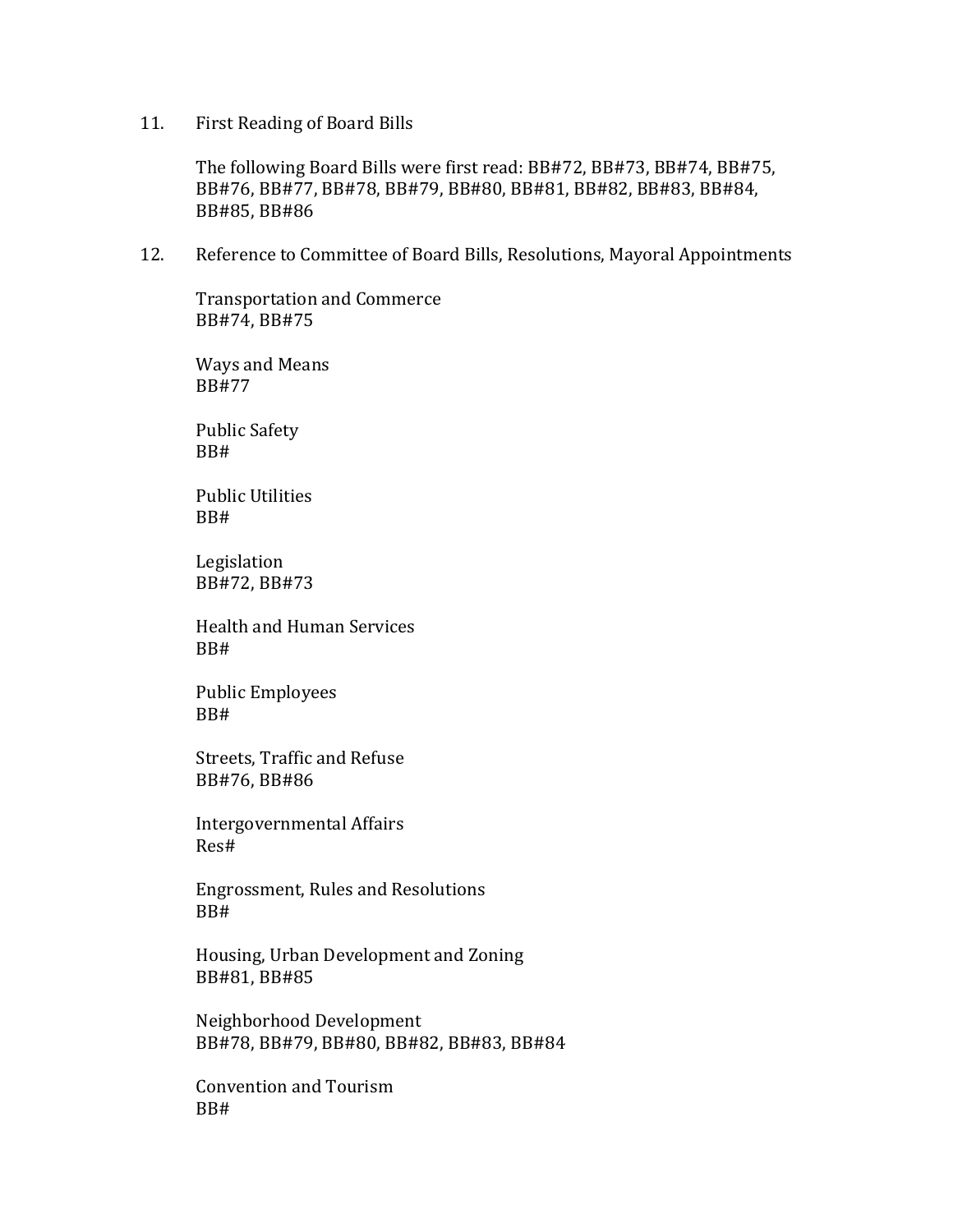Parks and Environmental Matters BB#70

Personnel and Administration BB#

13. Second Reading and Report of Standing Committees

Mr. Roddy of the Housing, Urban Development, and Zoning Committee submitted the following report, which was read: Board of Aldermen Committee Report June 1, 2018 To the President of the Board of Aldermen: The Housing, Urban Development, and Zoning Committee, to which the following Board Bills were referred, reports that it has considered the same and recommends adoption of BB#48, and BB#50

Mr. J. Boyd of the Streets, Traffic, and Refuse Committee submitted the following report, which was read: Board of Aldermen Committee Report June 1, 2018 To the President of the Board of Aldermen: The Streets, Traffic, and Refuse Committee, to which the following Board Bills were referred, reports that it has considered the same and recommends adoption of BB#74, and BB#69CS

- 14. Report of Special Committees None
- 15. Perfection Consent Calendar None
- 16. Board Bills for Perfection None
- 17. Third Reading Consent Calendar

BB#47, BB#49, and BB#63

Mr. Kennedy moved to third read and finally pass BB#47, BB#49, and BB#63. The motion was seconded by Mr. Cohn, and passed by the following vote:

24 Ayes: Tyus, Middlebrook, Hubbard, Ingrassia, Coatar, Rice, Guenther, Vollmer, Arnowitz, Murphy, Green, Oldenburg, Roddy, Kennedy, Davis, Spencer, Muhammad, J. Boyd, Vaccaro, Ogilvie, Cohn, Williamson, Navarro, President Reed

0 Noes:

18. Third Reading / Report of Engrossment and Final Passage  $\qquad \qquad$  None